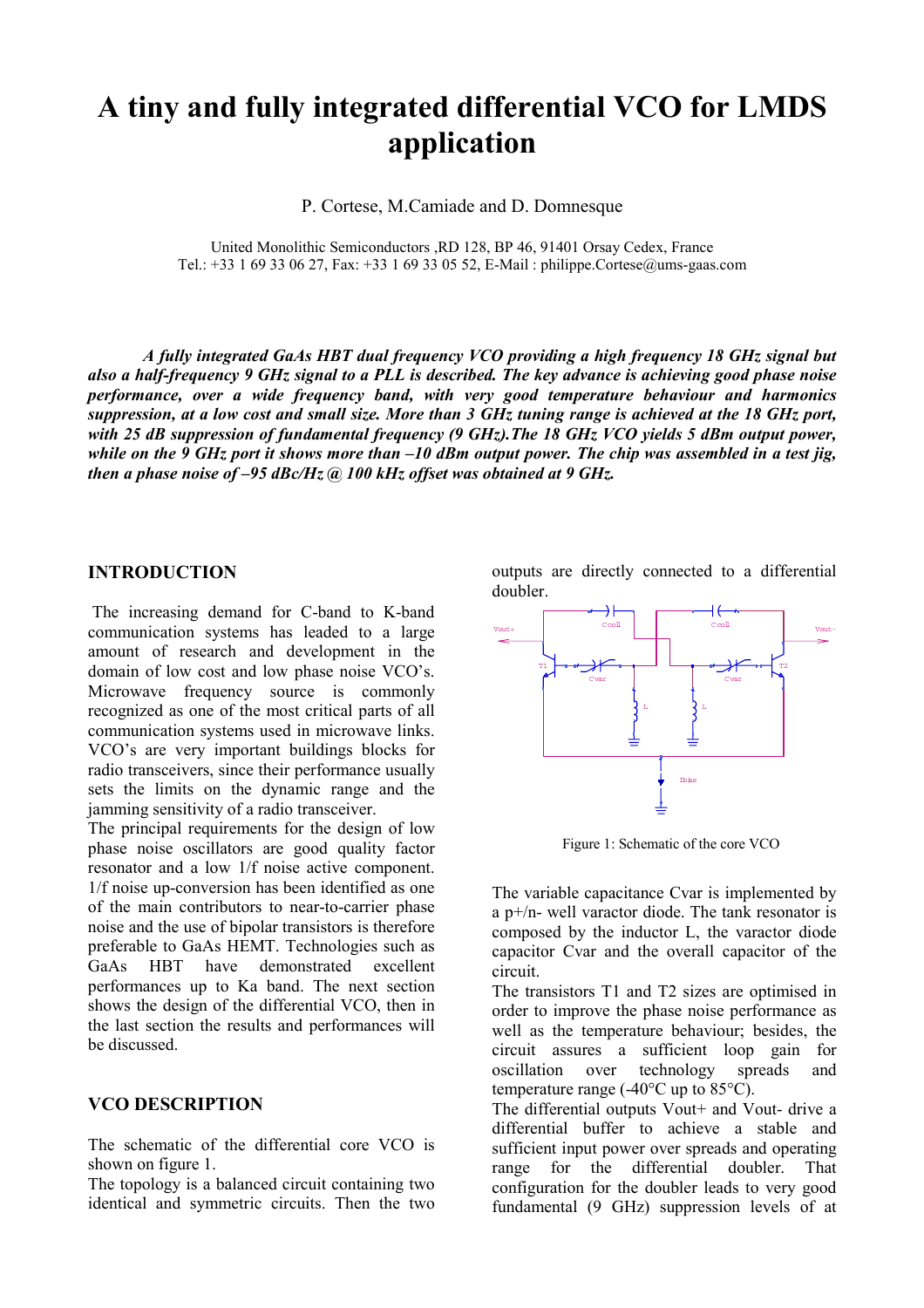least 25 dBc, due to the topology odd harmonics suppression intrinsic ability. A buffer to achieve low output power variation versus operating conditions and technology spreads follows the doubler. This buffer also includes a filter for unwanted even harmonics.

# **PERFORMANCES**

The results shown on the following plots have been obtained from test jig measurements. The VCO was tested at a supply voltage of 5V and at environment temperature range –40°C to 85°C. On-wafer measurements were also carried out.

The core VCO and the doubler consume 110 mA and 50 mA, respectively. The circuit was designed to operate at 19 GHz with 3 GHz tuning range including extra margin in frequency range (1 GHz) in order to cover the frequency drift due to process and temperature variations. Hence the measured frequency (fig. 2) is in accordance with the simulations.

As the oscillation frequency is determined by the resonator, it is quite insensitive to the other components, especially the transistors. Therefore a slight frequency deviation is observed with the temperature on figure 2, as well as within production spreads.



Figure 2 : Measured Output frequency versus tuning voltage

Measurements in figure 3 show an output power at the 18 GHz port greater than 5dBm over the temperature range.



#### NOISE CONSIDERATION

In order to predict in the best way the phase noise performances by simulation, the software must be able to simulate such parameters. However it considers the noise levels that they are entered inside the models. Consequently, the low frequency noise model inside the transistors has to be perfectly described. Many measurements were carried out in order to get a model for the transistor used in this design. This model is described below :



Several measurements setups led to reject the  $I_{\text{hbc}}$ noise source. Therefore the three other noise sources were used in the simulation.

Finally, the phase noise curve shown in figure 4 was measured at 4 V tuning voltage.



Figure 4 : Measured Phase Noise in dBc/Hz

The very small size for the doubler gives a bare die size of 2.16\*1.73 mm².

### **CONCLUSION**

The design and the performances of the dual frequency and differential HBT VCO are described. The circuit provides output signals not only to transceiver circuits at 18 GHz but also to off-chip PLL at 9 GHz. An output power of 5 dBm and a 25 dB suppression of fundamental